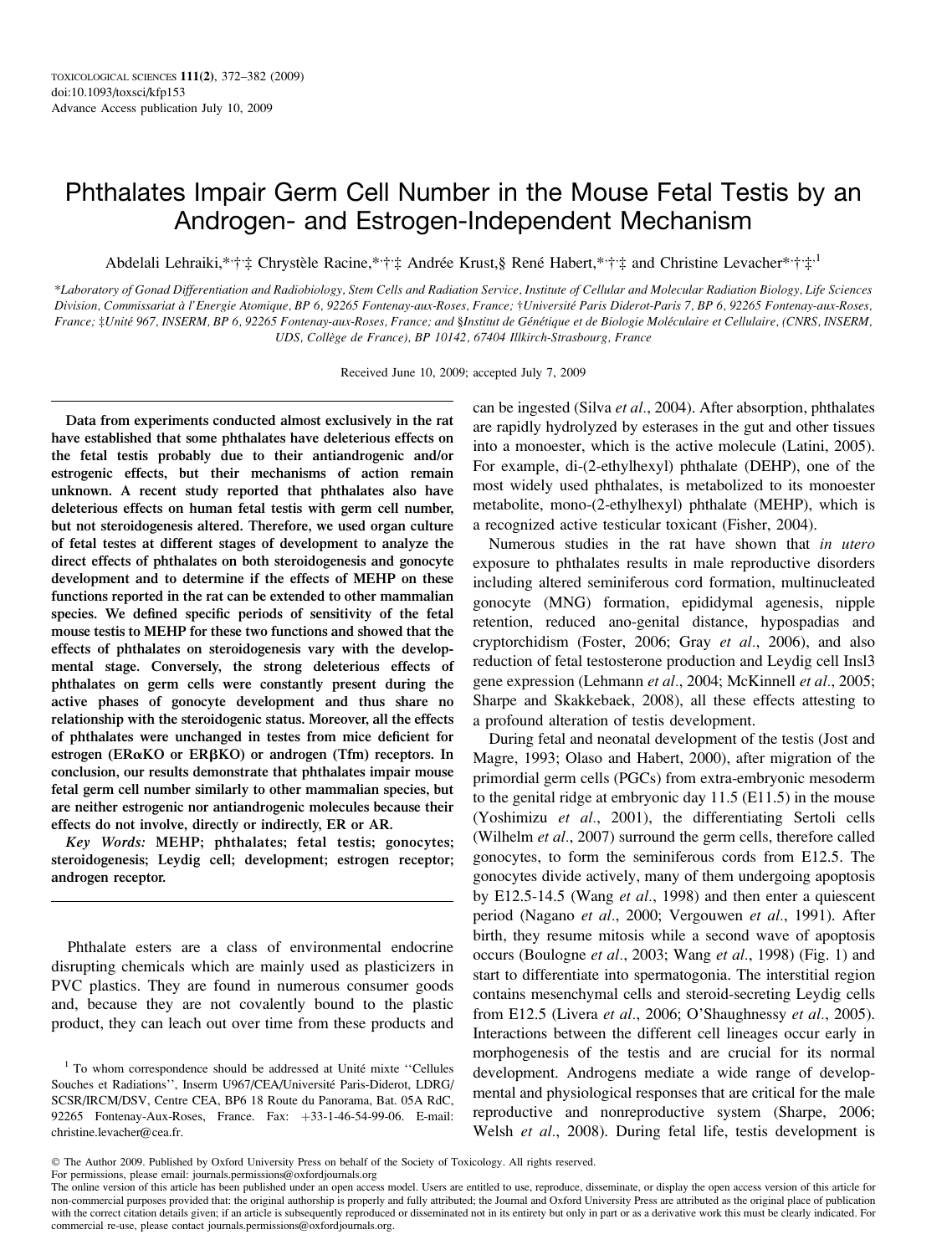

FIG. 1. Schematic representation of the development of gonocytes during mouse fetal and neonatal life in relation to the timing and duration of the organ cultures as described in ''Material and Methods.''

physiologically modulated by, among other factors (Olaso and Habert, 2000), estrogen and androgen because estrogen receptor beta  $(ER\beta)$  and androgen receptor  $(AR)$  inactivation lead to an increase in germ cell number (Delbes et al., 2004; Merlet *et al.*, 2007), whereas testosterone production is enhanced by  $ER\alpha$  inactivation (Delbes *et al.*, 2005).

Until now, the mechanisms of action of phthalates have not been elucidated. MEHP activates peroxisome proliferators– activated receptor (PPAR- $\alpha$ ) in cell transactivation assays (Corton and Lapinskas, 2005) but phthalate-treated PPAR- $\alpha$ -/- mice develop toxic lesions in the testis (Ward *et al.*, 1998), suggesting that phthalates can act through PPARa–independent pathways in mediating testicular toxicity (Bhattacharya et al., 2005). In addition, phthalates show little estrogenic activity (Harris et al., 1997; Takeuchi et al., 2005), but can also reduce estradiol production (Lovekamp-Swan and Davis, 2003), and there is a growing consensus that they are antiandrogenic (Hu et al., 2009). However, phthalates and their mono-phthalate metabolites do not bind to AR (Parks et al., 2000), indicating that they are not direct AR antagonists. Most studies investigating the *in utero* effects of phthalates have been performed in the rat in vivo and have focused on the phthalate-induced suppression of testosterone production and Leydig cell aggregation (Fisher et al., 2003; Mylchreest et al., 1999). This has led to a hypothesized causal relationship between reduced testosterone production, altered fetal testicular development and reduced sperm counts in adulthood (Scott et al., 2007; Skakkebaek et al., 2001). However, an in vitro study from our laboratory on human fetal testis evidenced a reduction of the number of gonocytes by MEHP in the absence of any alteration of testosterone production (Lambrot et al., 2009). A recent study in the mouse demonstrated also that, as in the rat, in utero DBP exposure increases the number of MNGs, but unlike the rat this response occurs in the absence of measurable disruption of testicular testosterone concentrations (Gaido et al., 2007).

Therefore, we used organ culture of fetal mouse testis to establish that there is no relationship between phthalateinduced alterations of fetal steroidogenesis and gonocyte development, unlike what has been concluded from observations in the rat. Furthermore, using mice deficient for AR or ER, we showed that the phthalate-induced alterations are independent of these receptors.

## MATERIAL AND METHODS

Chemicals and solutions. The culture medium was phenol red-free Dulbecco's Modified Eagle Medium/Ham F12 (1:1) (Invitrogen, Carlsbad, CA) supplemented with 80 µg/ml gentamicin (Invitrogen). Ovine LH (oLH; NIH.LH S19; 1.01 IU/mg) was a gift from Dr A.F. Parlow (National Institute of Diabetes and Digestive and Kidney Diseases, Bethesda, MD). MEHP was from TCI Europe (Antwerp, Belgium). A stock solution (4mM) was made up in dimethyl sulfoxide and then diluted in culture medium. db-cAMP (N6,  $2'-O$ dibutyryl-cAMP) was from Sigma Aldrich (St Louis, MO).

Animals. C57Bl/6 and transgenic mice were housed under controlled photoperiod (lights on 08:00-20:00) with ad libitum access to tap water and a soy and alfalfa-free breeding diet (Global diet 2019, Harlan Teklad, Indianapolis, IN). Mice lacking ER $\alpha$  (ER $\alpha$ -/-) or ER $\beta$  (ER $\beta$ -/-) were produced by Dupont et al. (2000) and generously provided by Pierre Chambon (Institut de Genetique et de Biologie Moleculaire et Cellulaire, Illkirch, France). Androgen-insensitive Tfm mice (C57BL/6J-Aw-J.Cg-EdaTa-6J\_/\_ArTfm, Tfm/ Y) were from the Jackson Laboratory (Bar Harbor, ME). Transgenic animals were genotyped as described previously (Delbes et al., 2004, 2005; Merlet et al., 2007). Males were caged with females overnight and the day following overnight mating was counted as E0.5. Pregnant mice were killed by cervical dislocation on E13.5, E15.5, or E18.5 and the fetuses were quickly removed from the uterus. Fetuses were dissected under a binocular microscope, their sex was determined on the basis of the gonad morphology and the testes were collected from male fetuses. All animal studies were conducted in accordance with the NIH Guide for Care and Use of Laboratory Animals.

Organ culture and treatment. Organ cultures were performed as previously described (Livera et al., 2006). Briefly, intact E13.5 testes associated with their mesonephros were placed on 10-mm-diameter Millicell CM filters (Millipore, Billerica, MA) (pore size  $0.45 \mu m$ ). Testes from E15.5 and E18.5 were isolated and cut into six and eight pieces, respectively, and all the pieces from the same testis were placed on a single Millicell filter. The filter bearing the pieces of testes was floated on 0.4 ml of culture medium in tissue culture dishes and incubated at 37°C, in humidified atmosphere containing 95% air/5%  $CO<sub>2</sub>$ . The medium was changed every 24 h and the culture was pursued for 1 or 3 days at E13.5 and for 3 days at E15.5 and E18.5 (Fig. 1). The testes were cultured in the presence or absence of oLH (100 ng/ml) and the effect of 20 or 200 $\mu$ M MEHP was estimated by comparing one testis cultured in the presence of MEHP with the other testis from the same fetus cultured in control medium. At the end of culture, testes were fixed for 1 h at room temperature in Bouin's fluid, embedded in paraffin, and cut into 5-um sections. For RNA analysis, testes were immediately dry frozen with liquid nitrogen and stored at  $-80^{\circ}$ C. The entire media were kept at  $-20^{\circ}$ C until testosterone radioimmunoassay. The data were obtained from at least three independently repeated cultures with fetuses from different litters.

Immunohistochemistry. Serial sections were mounted on slides, deparaffinized and rehydrated. They were immunostained by a standard procedure as previously described (Delbes et al., 2007). To unmask the MVH (mouse vasa homolog) protein, sections were microwaved at 750 W for 5 min and at 450W for 3 min in 10mM citrate buffer solution (pH 6.0). For all immunohistological procedures, slides were incubated in  $0.3\%$  H<sub>2</sub>O<sub>2</sub> for 15 min and in 5% bovine serum albumin in phosphate-buffered saline for 30 min to block nonspecific antigens and were then incubated with the primary antibody (rabbit polyclonal anti-AMH (anti-Müllerian hormone) antibody (1/500; Santa Cruz Biotechnology, Santa Cruz, CA), the rabbit polyclonal anti-3bHSD antibody (1/5000; provided by Prof A. Payne, Stanford University Medical Center) or the rabbit anti-MVH antibody (1/500; Abcam, Cambridge, UK) overnight at 4°C. The primary antibody was detected by incubation with an appropriate biotinylated secondary antibody (1:200; Vector Laboratories, Burlingame, CA) for a further 30 min at room temperature followed by incubation with avidin-biotinperoxidase complex (Vector Laboratories) for 30 min. DAB (Vector Laboratories) was used as the chromogen and hematoxylin as the nuclear counterstained. Negative controls were done by omitting the primary antibody.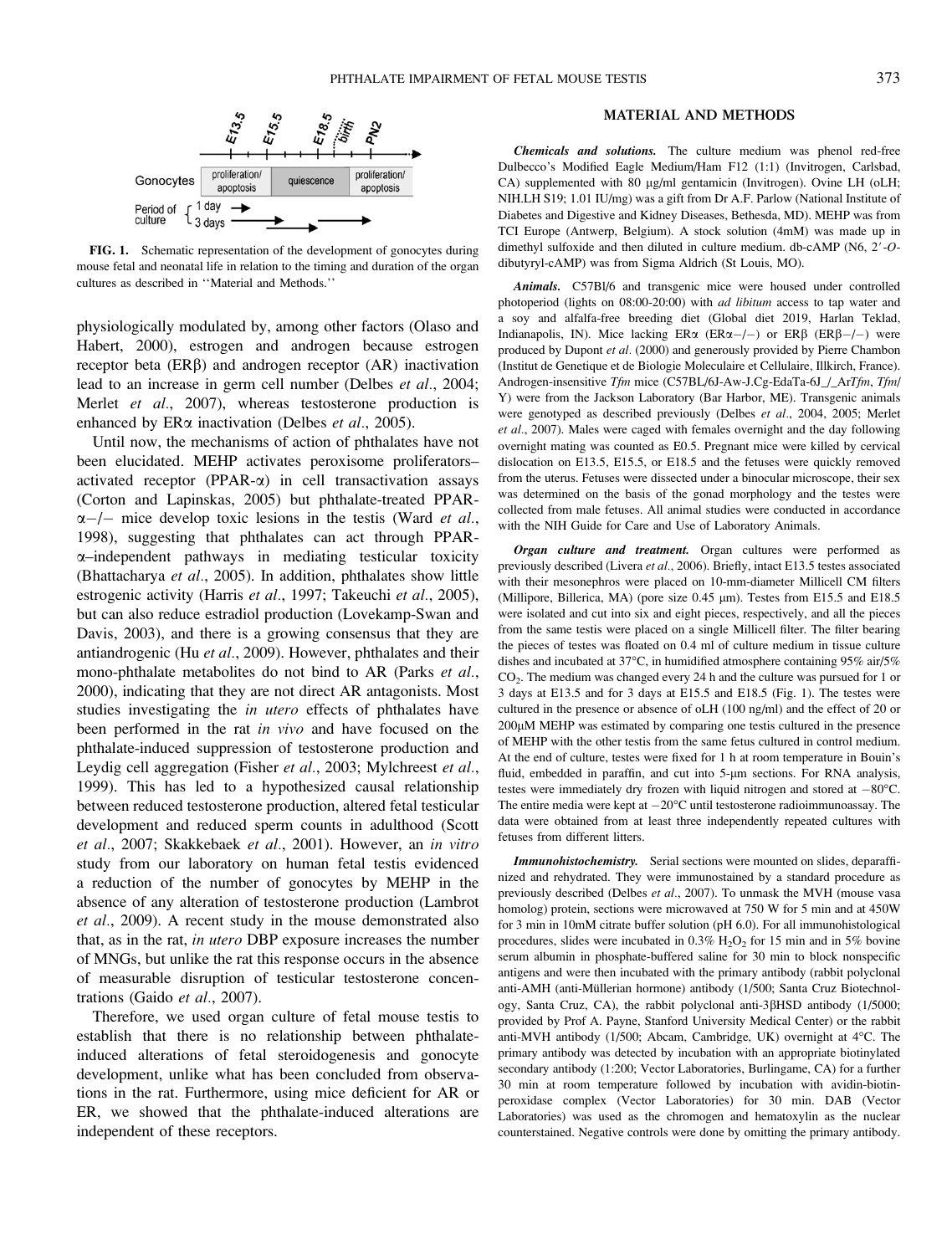Testicular cell counting. Germ cells and Leydig cells were identified by immunohistochemical detection of MVH and 3bHSD, respectively. The counting was done as previously described (Delbes et al., 2004). All counts were performed blind using Histolab analysis software (Microvision Instruments, Evry, France).

Measurement of germ cell apoptosis. Because cleaved caspase-3 is involved in most of the apoptotic pathway, we chose its detection as a marker of apoptosis (Delbes et al., 2004). Gonocytes were distinguished by combining staining for AMH (a Sertoli-specific marker) and cleaved caspase-3 (rabbit polyclonal anti-cleaved caspase-3 1:100; Cell Signaling Technology, Beverly, MA). Cleaved caspase-3 was localized first using DAB (Vector Laboratories) and AMH was then detected using VIP substrate (Vector Laboratories). The percentage of apoptotic gem cells was determined by counting the stained and unstained gonocytes in all sections mounted.

Measurement of BrdU incorporation index. The percentage of germ cells in S-phase was evaluated by measuring the BrdU (5-bromo-2'-deoxyuridine) incorporation by immunohistochemical methods using the Cell Proliferation Kit (GE Healthcare, Buckinghamshire, UK) according to the manufacturer's recommendations. BrdU (1%) was added to the culture medium 3 h before the end of culture. BrdU incorporation into proliferating cells was detected by immunochemistry using a mouse anti-BrdU antibody and a peroxidase-linked anti-mouse IgG. Sertoli cells and gonocytes were distinguished by combining staining for AMH (a Sertoli-specific marker) and BrdU. BrdU localization was performed first using DAB (Vector Laboratories) and AMH was then detected using VIP substrate (Vector Laboratories). The BrdU incorporation index was obtained by a blind counting of at least 1000 Sertoli cell or 400 gonocyte stained and unstained nuclei in five nonconsecutive sections from every treatment group experiment. Histolab analysis software was used for counting (Microvision Instruments, Evry, France).

Measurement of testosterone production. Testosterone secretion into the medium was determined in duplicate by direct radioimmunoassay, without extraction as previously described (Habert and Picon, 1984).

RNA extraction and reverse transcription. Total RNA was extracted using the RNeasy Plus mini-Kit (Qiagen, Courtaboeuf, France) and reverse transcribed using the High Capacity cDNA Reverse Transcription Kit (Applied Biosystems, Courtaboeuf, France) according to the manufacturer's instructions.

Real-time quantitative PCR. Q-PCRs were performed on an ABI PRISM 7000 Sequence Detector System using a TaqMan PCR Master Mix (Applied Biosystems). The primers and probes used were assays on demand designed by Applied Biosystems (Table 1). The primers and probes used for  $3\beta$ HSD and external standard luciferase were described (Baker and O'Shaughnessy 2001; Merlet et al., 2007). Q-PCR was performed and analyzed as previously described (Merlet et al., 2007). Results were analyzed by using the delta-delta Ct method with the use of luciferase as a normalized control (Merlet et al., 2007). For each treatment, the mRNA levels were determined in samples from three different litters and at least from six to nine testes.

**Statistical analysis.** All values are expressed as means  $\pm$  SEM. The statistical significance of the difference between the mean values for the treated and untreated testes from the same fetus was evaluated using the paired Student's *t*-test. The unpaired Student's *t*-test was used to evaluate the difference between the mean values for two different genotypes.

#### RESULTS

### Effects of MEHP on Leydig Cells

Basal and LH-stimulated testosterone production. In wildtype control testes, as shown in Figure 2, the presence of  $200\mu$ M MEHP during 3 days of culture in basal medium induced a high and significant time-dependent stimulation of

TABLE 1 Primers Used in Real-Time RT-PCR

| Gene full name                                     | Gene symbol          | <b>Applied Biosystem</b><br>accession number |
|----------------------------------------------------|----------------------|----------------------------------------------|
| 3-Hydroxy-3-methylglutaryl<br>coenzyme A reductase | HMG-CoA<br>reductase | Mm01282499 m1                                |
| Steroidogenic acute<br>regulatory protein          | StAR                 | Mm00441558 m1                                |
| P450 side-chain<br>cleavage enzyme                 | Cvp11a1              | Mm 00490735 m1                               |
| P450 17 $\alpha$ hydroxylase                       | Cyp17a1              | Mm00484040 m1                                |
| Steroid 5-alpha reductase                          | Srd5a1               | Mm00614213 m1                                |
| P450 aromatase                                     | Cyp19a1              | Mm00484049 m1                                |
| Luteinizing hormone<br>receptor $(LH-R)$           | Lhcgr                | Mm00442931 m1                                |
| Insulin-like growth factor 3                       | $Insl-3$             | Mm01340353 m1                                |

testosterone production in E13.5 and E18.5 testes. When the testes were cultured in the presence of 100 ng/ml oLH, testosterone production was increased fourfold in E13.5 testes and more than 10-fold in E18.5 testes compared with basal conditions. In these conditions, the daily testosterone production in E13.5 testes was unaffected by  $200\mu$ M MEHP, but was significantly decreased in a time-dependent manner in E18.5 testes with a strong inhibition on D3.

As expected (Delbes et al., 2005), testosterone production was significantly higher in  $ER\alpha-/-$  animals than in respective wild-type controls in basal conditions. The invalidation of  $ER\alpha$ did not modify the stimulatory and inhibitory effects of MEHP on testosterone secretion in E18.5 testes in basal and LHstimulated conditions, respectively (Fig. 2).

Number of Leydig cells. Compared with controls, the number of Leydig cells was not significantly modified after exposure to  $200\mu$ M MEHP in the presence or absence of LH at all the studied stages (Fig. 3A). In addition, no abnormal distribution or clustering of the Leydig cells was observed in any condition (Fig. 3B).

Leydig cell gene expression. Because MEHP had no effect on Leydig cell number, we hypothesized that its effect on steroidogenesis was due to the modulation of the expression of genes coding for proteins involved in cholesterol and testosterone biosynthesis or metabolism. Therefore, mRNA expression of key genes was analyzed by real-time PCR (Fig. 4).

In basal conditions, significant increases in gene expression likely to explain the stimulation of testosterone production by MEHP were observed at the level of HMG-CoA reductase and Cyp17a1 in E13.5 testes and StAR and Cyp17a1 in E18.5 testes (Fig. 4). In LH-stimulated conditions, the decrease in testosterone production in E18.5 testes was related to a 40– 50% reduction of the expression levels of all the genes tested, except 5-alpha-reductase, whereas they were not significantly altered in E13.5 testes (Fig. 4) in agreement with the lack of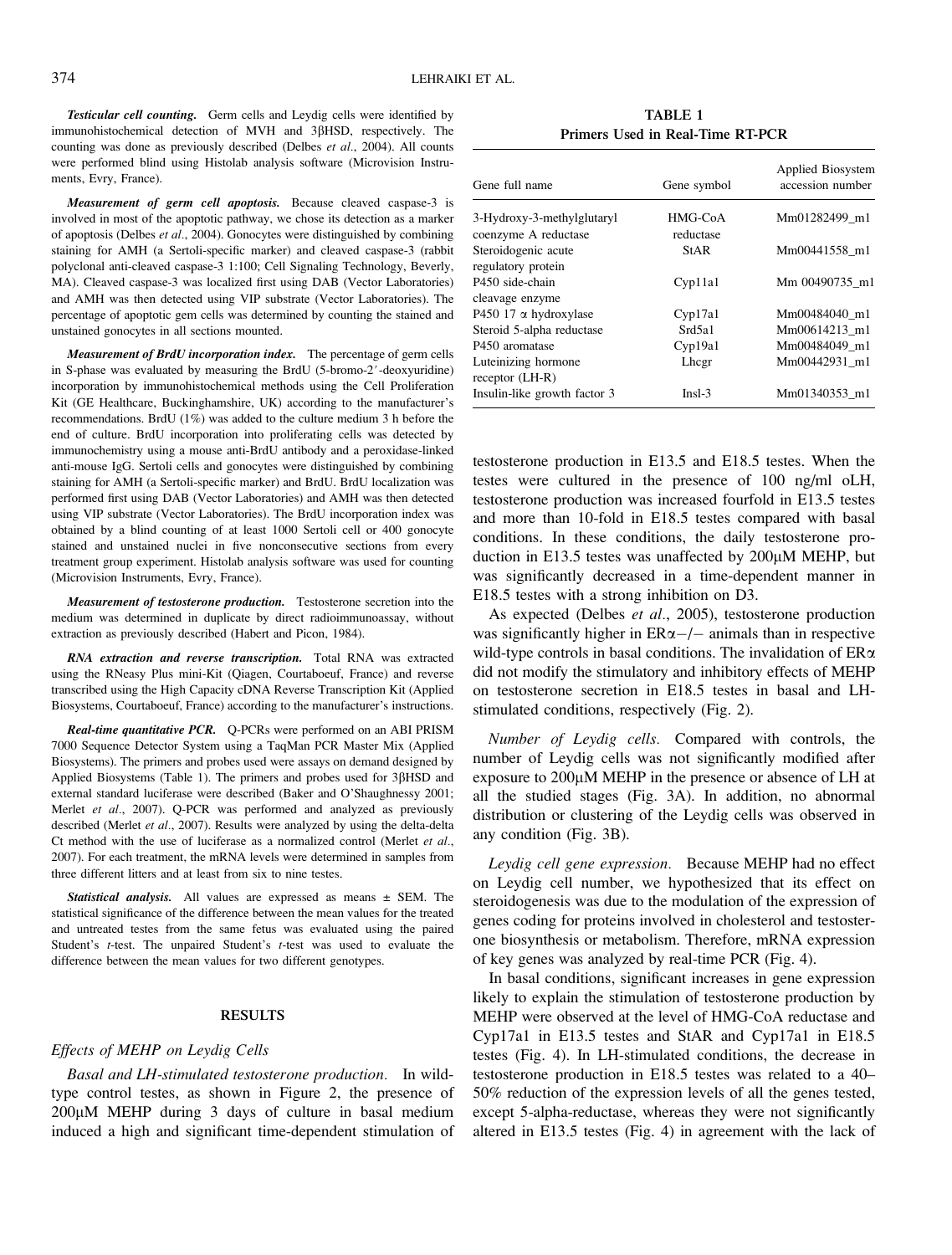

FIG. 2. Effect of MEHP on testosterone secretion by fetal testes from wild-type and  $ER\alpha$  -/- mice in organ culture. Testes at E13.5 (upper panels) and E18.5 (lower panels) were cultured for 3 days (D1–D3) in control medium or in the presence of 200lM MEHP. Cultures were performed in the absence (left panels) or presence (right panels) of 100 ng/ml oLH as indicated. Values are mean  $\pm$  SEM from 4 to 18 cultures. \*p < 0.05, \*\*p < 0.01, \*\*\*p < 0.001 versus corresponding control value in the paired Student's t-test.  $\degree p$  < 0.05 in the unpaired Student's t-test for different genotypes.

change in testosterone production. Aromatase (Cyp19a1) and 5-alpha-reductase are required in the conversion of testosterone to estradiol and dihydrotestosterone, respectively, and could modulate the amount of testosterone secreted. The expression of aromatase was decreased in both the absence and presence of LH at all ages studied (Fig. 4), but the expression of 5-alphareductase was never modified. The expression of LH-R (LH receptor, Lhcgr) in E13.5 and E18.5 testes was not modified by MEHP in the absence of LH in the culture medium, but was

significantly reduced in its presence (Fig. 4). Interestingly, the expression of Insl-3, the protein which plays a major role in testis descent, was decreased by MEHP in all studied conditions except in E13.5 testes cultured in the absence of LH (Fig. 4).

db-cAMP–stimulated testosterone production. In an attempt to elucidate whether the decrease in LH receptor expression was involved in the inhibition of LH-stimulated



FIG. 3. Effect of MEHP on the number and histological appearance of Leydig cells in mouse testes in organ culture. (A) Number of Leydig cells in E13.5 and E18.5 testes after 3 days of culture in the absence (white bars) or presence of 200µM MEHP (black bars) and in the absence or presence of 100 ng/ml oLH. Values are mean  $\pm$  SEM from four to five cultures. There was no significant difference between control and MEHP. (B) Leydig cells (arrows), as revealed by immunostaining of 3β-HSD, in mouse testes at E18.5 after 3 days of culture in control medium or in the presence of 200µM MEHP. No morphological alteration or distribution was detectable after MEHP exposure.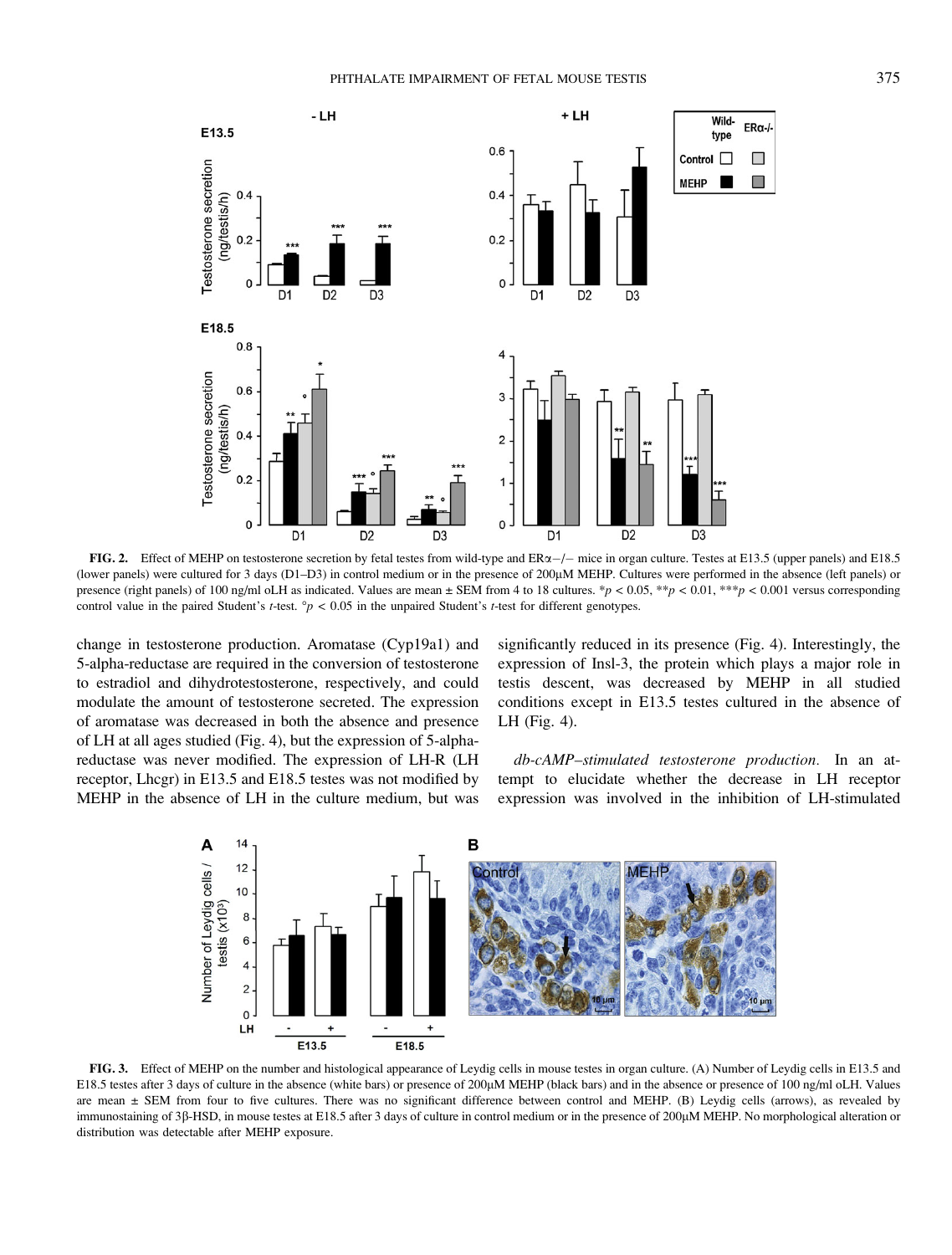

FIG. 4. Quantitative real-time PCR analysis of the effect of MEHP (200µM) on mRNA levels of a selected set of genes involved in Leydig cell cholesterol metabolism and steroidogenesis, of LH-R (Lhcgr) and Insl3 genes in E13.5 (white bars) and E18.5 (black bars) testes after 3 days of culture in the absence (A) or presence (B) of 100 ng/ml oLH. The results were calculated by the delta-delta Ct method using an external standard (luciferase) added during RNA extraction as an endogenous reference. The levels of mRNA are expressed as mean of relative unit  $\pm$  SEM of six to nine cultures with the control animals having a value of 1, with each sample processed in duplicate.  $*p < 0.05$ ,  $**p < 0.01$ ,  $***p < 0.001$  versus corresponding control value in the paired Student's t-test.

testosterone production by MEHP at E18.5, we evaluated the effect of MEHP on db-cAMP–stimulated testosterone production. The inhibition of testosterone production by MEHP (Fig. 5) was similar to that obtained with LH, which means that it exerts its rate-limiting inhibitory effect downstream from LH-R.

# Effects of MEHP on Sertoli Cell Proliferation and Function

MEHP did not alter the proliferation of Sertoli cells because the BrdU-labeling index was not modified after 3-day treatment with 200µM MEHP at any age studied (results not shown). However, immunostaining of AMH clearly showed that its Sertoli cell content was markedly decreased compared with control in E13.5, E15.5, and E18.5 testes after 3 days of treatment with  $200\mu$ M MEHP (Fig. 6).



FIG. 5. Testosterone secretion by E18.5 testes cultured in the presence of oLH or db-cAMP and in the absence (white bars) or presence (black bars) of 200 $\mu$ M MEHP. Values are mean  $\pm$  SEM of testosterone secretion on day 3 of culture ( $n = 11-18$  cultures). \*\*p < 0.01, \*\*p < 0.001, versus control value in the paired Student's t-test.

# Effects of MEHP on Germ Cells

Gonocyte distribution and morphology. After 3 days of culture, the integrity of the seminiferous cord structure was maintained in both control and treated testes at all fetal and neonatal stages studied and at all concentrations of MEHP tested (Fig. 7). However, with  $200\mu$ M MEHP all the gonocyte have disappeared in E13.5dpc testes (see further) and, in E15.5 and E18.5 testes, the gonocytes stayed aggregated in the center of the cord (Figs. 6E and 6F).

MNGs occurred spontaneously in E15.5 and E18.5 control testes after 3 days of culture, that is, during and after the quiescent period, and their number was increased significantly by  $200\mu$ M MEHP with the greatest increase observed in E18.5 testes (Fig. 7A). E18.5 testes from  $ER\beta$  ( $ER\beta-/-$ ) or AR (Tfm) deficient mice, showed similar increase in MNCs (for  $ER\beta-/-$ :  $1.84 \pm 0.33\%$  in control vs.  $8.79 \pm 0.94$  in MEHP treated,  $n = 9$ ; for Tfm:  $2.15 \pm 0.52\%$  in control vs.  $12.5 \pm 2.91$  in MEHP treated,  $n = 4$ ) than the wild-type (Fig. 7A: 2.02  $\pm$  0.32% in control vs.  $8.79 \pm 0.89$  in MEHP treated,  $n = 9$ ). In E13.5 testes, no MNG was detected after 1 or 3 days of culture in control conditions or after 24-h treatment with  $20\mu$ M MEHP (Fig. 7A).

Number of gonocytes. Because MEHP affected testosterone production differently in the presence and absence of LH, we evaluated its effect on gonocytes in these two conditions (Fig. 7B). The presence of LH and, consequently, a high level of testosterone production, did not modify the number of gonocytes in E13.5 and E18.5 control cultures. In contrast, MEHP severely reduced the number of gonocytes in any condition at all the stages studied, except with E15.5 testes cultured for 3 days i.e. during the quiescent period. At E13.5, the gonocytes had completely disappeared after 3 days of culture ( $D3$ ) in the presence of  $200\mu$ M MEHP and the number of gonocytes was reduced by 40% by 20µM MEHP after one day of culture (D1). With E18.5 testes,  $200 \mu M$  MEHP reduced the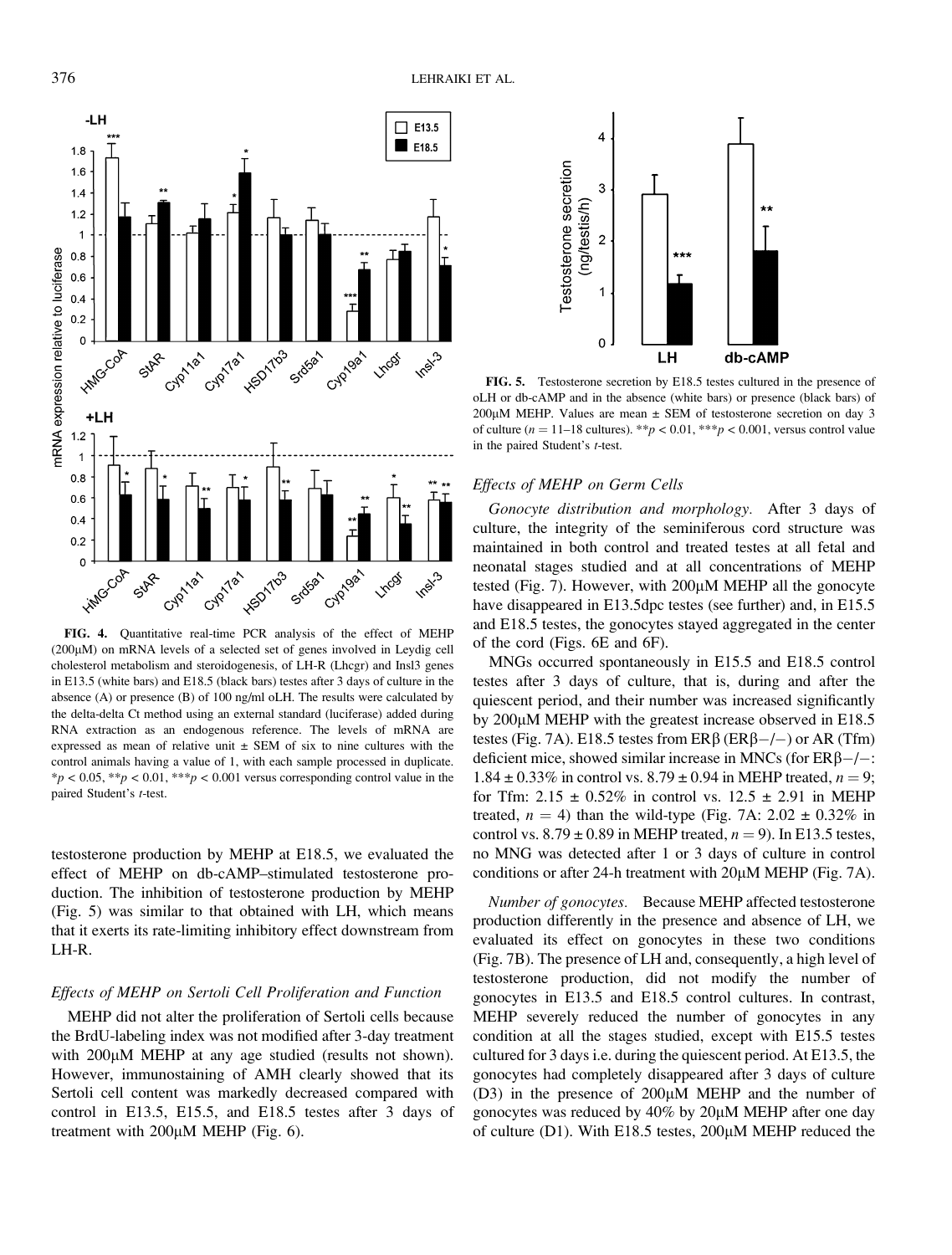

FIG. 6. AMH immunostaining in mouse testes at E13.5 (A, D), E15.5 (B, E), E18.5 (C, F) cultured for 3 days in control medium (A, B, C) or in the presence of 200lM MEHP (D, E, F). Black arrow: mononucleated gonocyte; orange arrow: MNGs; arrowhead: Sertoli cell.

number of gonocytes by ~40–50% after 3 days of culture (D3), that is, 24 h after resuming mitosis and apoptosis. As expected (Delbes et al., 2004), in testes from E18.5 the number of gonocytes was higher in  $ER\beta-/-$  mice than in wild-type mice  $(ER\beta+/+)$  after 3 days of culture. After MEHP treatment, the number of gonocytes was reduced in the same manner in E18.5 testes from wild-type mice and from  $ER\beta$ -/- or Tfm mice (Fig. 8). Taken together, these results demonstrate that MEHP reduces the number of germ cells throughout fetal/neonatal life except during the quiescent period, independently of the level of testosterone production and of ER and AR pathways.

Germ cell proliferation and apoptosis. The decrease in the number of gonocytes in MEHP-exposed testes could be induced by an increased rate of apoptosis or by a reduced rate of proliferation. The effect of MEHP on proliferation and apoptosis was therefore studied by assessing the percentage of BrdU (Fig. 7D) and cleaved caspase 3–positive (Fig. 7C) gonocytes, respectively.

MEHP greatly increased the rate of apoptotic gonocytes at all the ages studied (Fig. 7C). At the same time, the proliferation of the gonocytes was increased by 40% in E13.5 after 24-h exposure to 20µM MEHP (Fig. 7D), but was reduced by 60% in E18.5 testes after 3 days of exposure to  $200\mu$ M MEHP. Taken together, these results show that MEHP reduces the number of gonocytes essentially by increasing apoptosis.

## DISCUSSION

We have previously shown that ER and AR are involved in fetal testis development (Delbes et al., 2004, 2005; Merlet

et al., 2007). Using an organotypic culture system of fetal testis from wild-type mice or from mice deficient for ER or AR, we present here the first demonstration that phthalate-induced alterations of both steroidogenesis and germ cell number do not involve ER and AR.

### Steroidogenesis

Our findings show that testicular alteration of steroidogenesis by phthalates during fetal life is very complex. We report here for the first time a stimulatory effect of MEHP on testosterone production in fetal mouse testis and that MEHP can stimulate, inhibit or have no effect on testosterone production depending on the age of the testis at explantation and on the culture conditions. These results differ from those of numerous experiments conducted in the rat that have led to the conclusion that the main deleterious effect of phthalates concerns their antiandrogenic capacity, because testosterone production by the fetal testis is reduced after in utero (Fisher et al., 2003; Foster, 2006) or in vitro exposure (Chauvigné et al., 2009; Hallmark et al., 2007) to phthalates. Furthermore, recent experiments on in utero exposure to DBP in the mouse (Gaido et al., 2007) and on in vitro exposure of fetal human testis to MBP (Hallmark et al., 2007) or MEHP (Lambrot et al., 2009) failed to observe any inhibition of testosterone production or changes in the expression of the steroidogenic enzymes. Moreover, phthalates can stimulate steroidogenesis in prepubertal testis in vivo (Lin et al., 2008), in mouse gonadal cell lines or primary Leydig cell cultures (Ge et al., 2007). In all these cases, the mechanisms involved have not been fully elucidated.

In the present study, the MEHP-induced stimulation of steroidogenesis can be ascribed mainly to an increased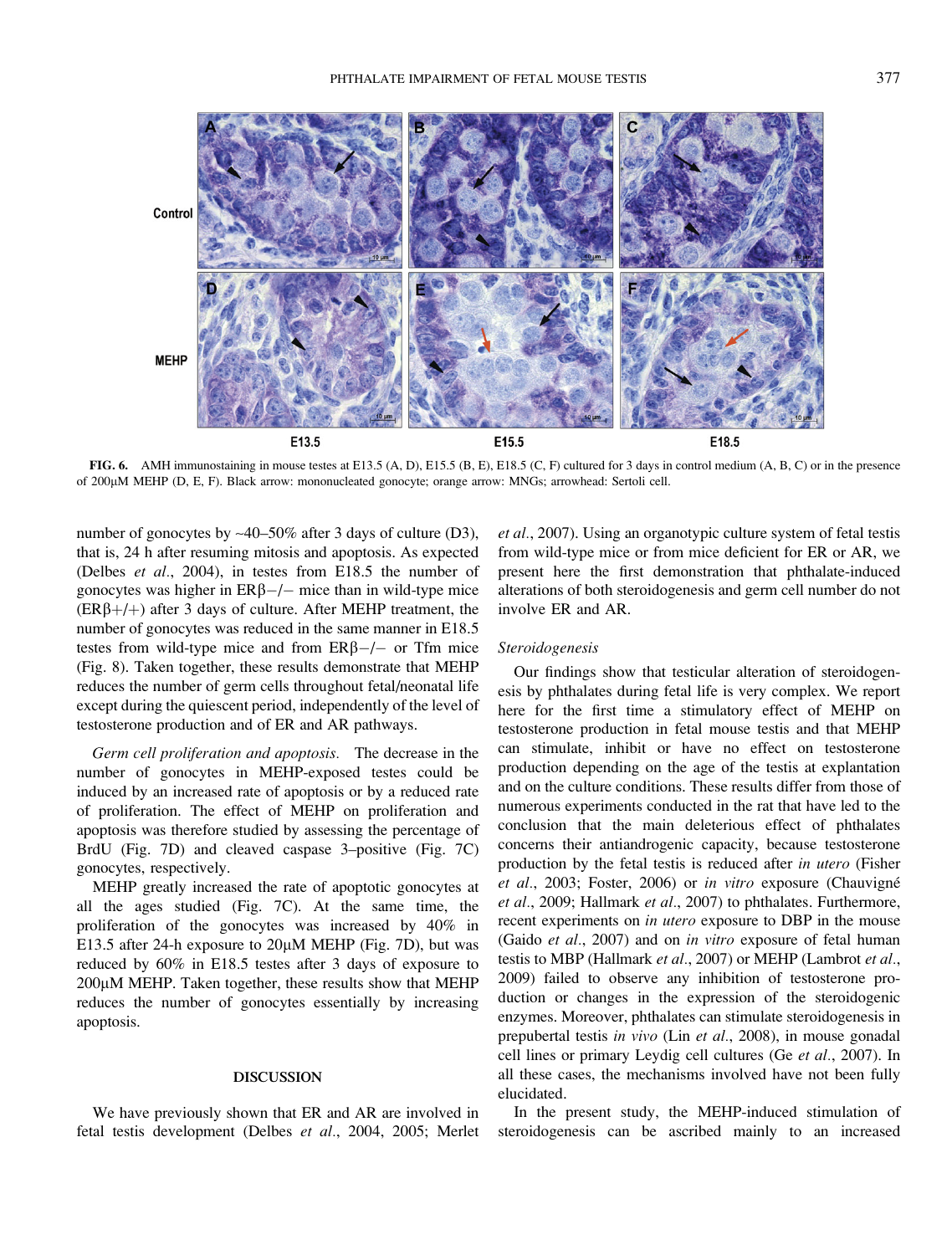

FIG. 7. Effect of MEHP on the development of the gonocytes in fetal testes in organ culture. Testes were cultured for 1 day (D1) or 3 days (D3) at E13.5 and 3 days at E15.5 and E18.5 in control medium (white bars) or in the presence of 20lM (gray bars) or 200lM (black bars) MEHP and in the presence or absence of 100 ng/ml oLH as indicated. At the end of the culture, MNGs (A) and total gonocytes (B) were counted as described in Material and Methods. The percentage of cleaved caspase-3–positive gonocytes (C) was used to measure apoptotic activity and the percentage of BrdU-positive gonocytes (D) to evaluate proliferating index. Values are mean  $\pm$  SEM from four to nine cultures. \*p < 0.05, \*\*p < 0.01, \*\*\*p < 0.001 versus corresponding control value in the paired Student's t-test.

transcription of p450C17 and also of HMGCoA-reductase, as reported in gonadal cell lines (Gunnarsson et al., 2008) or of StAR, depending on the developmental stage. In contrast, the inhibitory effect of MEHP on steroidogenesis was obtained by a reduction of the level of the mRNAs of the main genes involved in testosterone biosynthesis while, in the rat it was mainly ascribed to p450C17 and P450scc (Chauvigné et al., 2009; Culty et al., 2008; Hallmark et al., 2007). Additionally, in E18.5 testes, MEHP reduced the expression of LH-R, but this does not seem to be involved in the reduction of steroidogenesis. The reduction of aromatase activity could participate in the stimulation of testosterone production in the absence of LH, that is, in conditions of low testosterone production, mostly by reducing the inhibition of steroidogenesis by estradiol (Delbes *et al.*, 2006, 2007) via  $ER\alpha$  (Delbes et al., 2005), the reduction of testosterone transformation being probably negligible because intratesticular estradiol concentration is very low (Delbes et al., 2004). However, we show here that the ER $\alpha$  pathway (Delbes et al., 2006) is involved neither in the stimulatory nor in the inhibitory effects of MEHP on testosterone secretion.

The present results provide new insights into the mechanisms underlying the effects of phthalates on fetal testicular steroidogenesis, because they prove that they are independent of the ER pathway but depend on other factors: 1) the developmental stage, which modulates the maturation and the limiting steps of the steroidogenic pathway, the LH level and the cholesterol availability (present results; Gunnarsson et al., 2008; Hallmark et al., 2007); 2) the species because, in vitro, unlike the rat (Chauvigné *et al.*, 2009) and the results we present here in the mouse, human fetal testis is not sensitive to phthalate in terms of steroidogenesis (Hallmark et al., 2007; Lambrot et al., 2009). Aggregation of Leydig cells and even their presence in the seminiferous tubules have also been reported to be a prominent consequence of in utero (Lin et al., 2008; Mahood et al., 2005) or in vitro (Chauvigné et al., 2009; Hallmark et al., 2007) exposure of rat fetal testis to phthalates, but was not observed in the present experiments on mouse testis in vitro or in vivo (Gaido et al., 2007) or in human fetal testis in vitro (Hallmark et al., 2007; Lambrot et al., 2009).

The importance of an alteration of Leydig cell status during fetal life is related to its possible role in inducing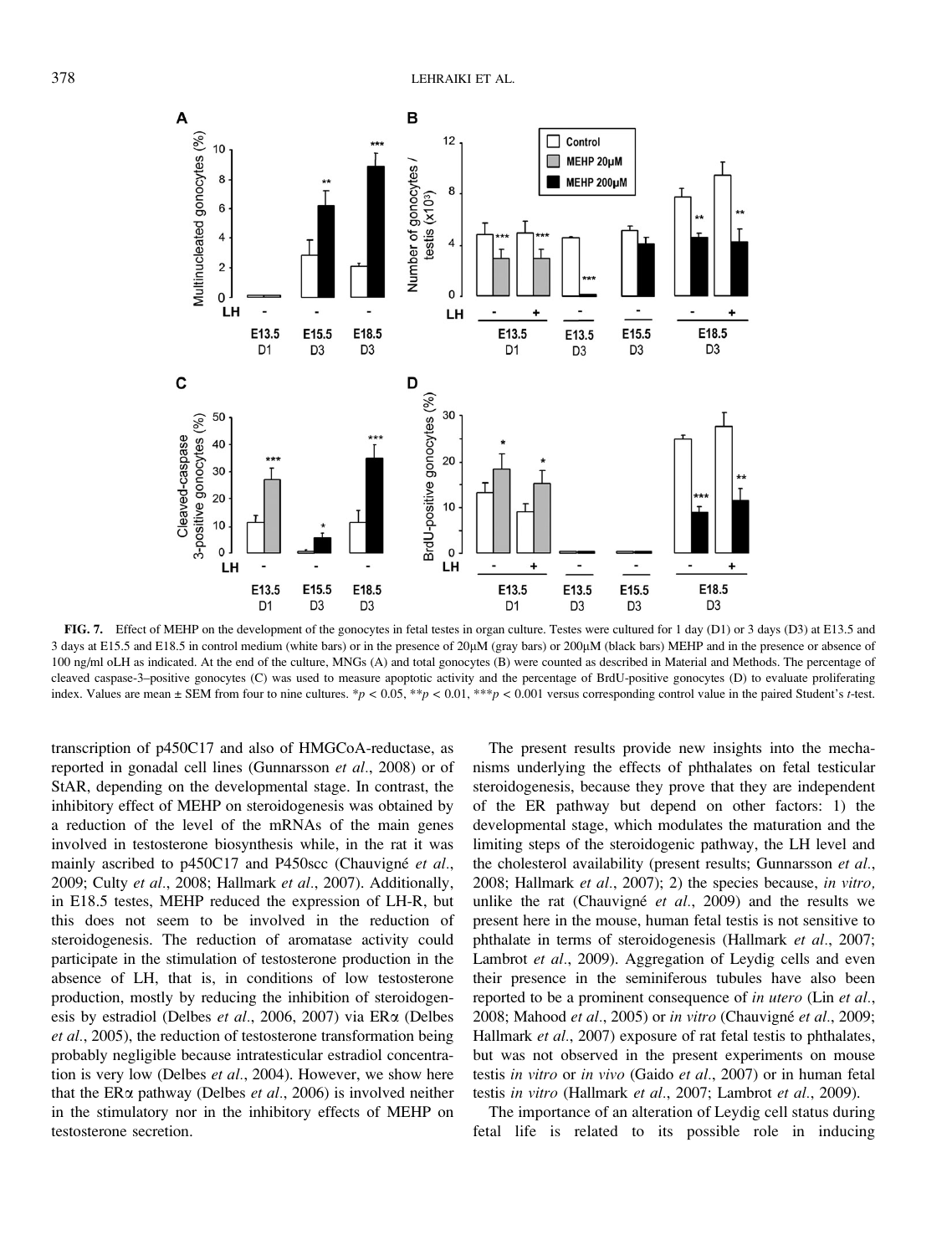

FIG. 8. Involvement of ER and AR in the effects of MEHP on the number of gonocytes in fetal testes. Testes at E18.5 from wild-type,  $ER\beta$  –/ – and Tfmmice were cultured for 3 days in control medium (white bars) or in the presence of 200µM MEHP (black bars). At the end of the culture, total gonocytes were counted as described in Material and Methods. Values are mean ± SEM from four to nine cultures. \* $p < 0.05$ , \*\* $p < 0.01$  versus corresponding control value in the paired Student's t- test for wild-type mice;  $\degree p$  < 0.05 in the unpaired Student's *t*-test for two different genotypes.

cryptorchidism and hypospadia (Foster et al., 2001; Henley and Korach, 2006) and concerns not only testosterone but also Insl3 production. Underdeveloped gubernaculum (Barlow and Foster, 2003) and reduced Insl3 expression have been observed following fetal exposure to phthalates in male rats (Lague and Tremblay, 2008; Lehmann et al., 2004; McKinnell et al., 2005). Indeed, Insl3 mRNA was also reduced in the mouse testes after MEHP exposure, except in E13.5 testis in basal conditions when maturation/stimulation of Leydig cells is low.

#### Gonocyte Development

Our findings clearly show that phthalates strongly impair germ cell development in the fetal mouse testis in vitro during critical time-specific windows. In our model, MEHP reduces the number of gonocytes by inducing massive apoptosis during early fetal and late fetal/neonatal life, in relation to the high mitotic and apoptotic activity during these periods. During the quiescent phase between E15.5 and E19.5 (day of birth), due to the naturally low apoptotic activity of the gonocytes, phthalates did not significantly reduce their number. This can be compared with the low sensitivity to retinoic acid (Livera et al., 2000) and transforming growth factor (TGF $\beta$ 1) (Olaso *et al.*, 1998) of rat germ cells during their quiescent period. These results are in accordance with the few studies that have previously focused on the modification of the number of gonocytes by phthalates in other species, with the mouse being particularly sensitive: in the rat in vivo, the number of gonocytes is reduced at E21.5 when the animals are treated from E13.5, but not when they are treated later (Ferrara et al., 2006); in vitro MEHP reduces the number of gonocytes in the fetal testis of E14.5 (Chauvigné *et al.*, 2009) and of PN3 neonate (Li and Kim, 2003); lastly, phthalates have been shown recently to reduce

the number of gonocytes in human fetal testis *in vitro* at an early stage (Lambrot et al., 2009).

Apoptosis could result from a direct effect of phthalates on the gonocytes or from an indirect effect via other cell types. The fact that the deleterious effects of MEHP on the gonocytes are similar whether it stimulates or inhibits steroidogenesis suggests that they do not involve antiandrogenic effects as postulated in the rat (Chauvigné et al., 2009; Scott et al., 2007; Skakkebaek et al., 2001). This hypothesis was strengthened by the fact that MEHP reduces the number of gonocytes in a similar fashion in Tfm mice. The gonocytes of  $ER\beta KO$  mice were also similarly affected, demonstrating that MEHP does not also act via ER, directly, or indirectly via the modulation of aromatase. Therefore, even though we demonstrated previously that  $ER\beta$  and AR pathways physiologically control fetal germ cell number (Delbes et al., 2004; Merlet et al., 2007), we can definitively eliminate a direct or indirect effect of MEHP on fetal germ cells via antiandrogenic/estrogenic effects.

In the rat, germ cell apoptosis could also be induced by Sertoli cells (Fisher et al., 2003; Kleymenova et al., 2005) which are targets of MEHP because, although their proliferation is not affected, they exhibit a reduction in AMH content. Various nonexclusive pathways have been postulated to be involved in MEHP-induced germ cell apoptosis, such as the TRAIL (McKee et al., 2006) and NF-kB (Rasoulpour and Boekelheide, 2005) pathways and the Fas/FasL system (Giammona et al., 2002; Yao et al., 2008). Lastly, our in vitro observations in the mouse that phthalates disturb gonocyte migration and increase the occurrence of MNGs in late fetal life are in agreement with in vivo observations in the mouse (Gaido et al., 2007) and rat (Ferrara et al., 2006; Kleymenova et al., 2005).

The phthalate-induced alteration in the number of gonocytes at the fetal and neonatal stage could compromise subsequent reactivation of germ cell proliferation and development during puberty as in the rat (Ferrara et al., 2006) and lead to altered fertility in adulthood. Furthermore, the impairment of differentiation of gonocytes is to some extent reminiscent of the failure of fetal gonocyte differentiation that is thought to lead to formation of CIS (carcinoma in situ) cells and subsequent testicular germ cell tumors in humans (Rajpert-De Meyts, 2006). Further studies are needed to establish if in utero exposure to phthalates leads, in the mouse, to altered fertility or occurrence of tumors in adulthood.

### **CONCLUSION**

The present data define specific critical periods of sensitivity of fetal mouse testis to MEHP and clearly establish that the effects of phthalates on steroidogenesis are unrelated to those on gonocyte development. We demonstrated that the strong deleterious effect of phthalates on the germ cell lineage that is observed in various mammalian species is independent of any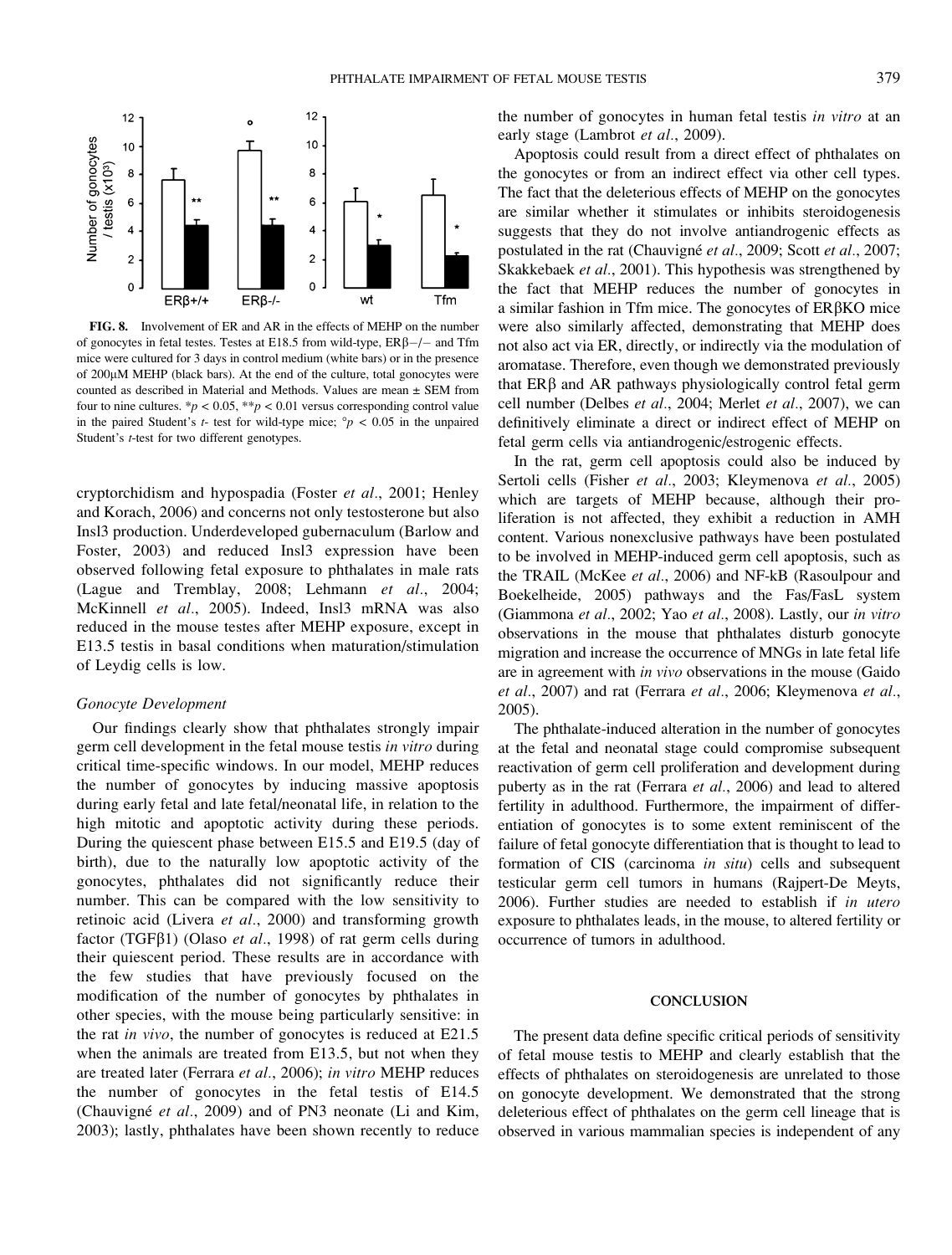antiandrogenic effects and that the phthalates are neither estrogenic nor antiandrogenic because their effects do not involve, directly or indirectly, ER or AR.

## FUNDING

Université Paris Diderot, by the Institut National de la Santé et de la Recherche Médicale; Commissariat à l'Energie Atomique; Agence Nationale de la Recherche Project Santé-Environnement et Santé-Travail (ANR2007SEST01901); and Ministère de l'Education Nationale de la Recherche et de la Technologie (237132006) fellowship to A.L.

#### ACKNOWLEDGMENTS

We thank Prof. P. Chambon for providing transgenic mice (Institut de Génétique et Biologie Moléculaire et Cellulaire, Illkirch, France) and Prof A. Payne (Stanford University Medical Center, CA) for providing the anti- $3\beta$ HSD antibody. We also thank C. Chamaillard for expert technical assistance, V. Neuville, S. Leblay, and S. Rodrigues for animal care and A. Gouret for secretarial assistance.

#### **REFERENCES**

- Baker, P. J., and O'Shaughnessy, P. J. (2001). Role of gonadotrophins in regulating numbers of Leydig and Sertoli cells during fetal and postnatal development in mice. Reproduction 122, 227–234.
- Baker, P. J., Pakarinen, P., Huhtaniemi, I. T., Abel, M. H., Charlton, H. M., Kumar, T. R., and O'Shaughnessy, P. J. (2003). Failure of normal Leydig cell development in follicle-stimulating hormone (FSH) receptor-deficient mice, but not FSHbeta-deficient mice: Role for constitutive FSH receptor activity. Endocrinology 144, 138–145.
- Barlow, N. J., and Foster, P. M. (2003). Pathogenesis of male reproductive tract lesions from gestation through adulthood following in utero exposure to Di(n-butyl) phthalate. Toxicol. Pathol. 31, 397-410.
- Bhattacharya, N., Dufour, J. M., Vo, M. N., Okita, J., Okita, R., and Kim, K. H. (2005). Differential effects of phthalates on the testis and the liver. Biol. Reprod. 72, 745–754.
- Boulogne, B., Habert, R., and Levacher, C. (2003). Regulation of the proliferation of cocultured gonocytes and Sertoli cells by retinoids, triiodothyronine, and intracellular signaling factors: Differences between fetal and neonatal cells. Mol. Reprod. Dev. 65, 194–203.
- Chauvigné, F., Menuet, A., Lesné, L., Chagnon, M.-C., Chevrier, C., Regnier, J.-F., Angerer, J., and Jégou, B. (2009). Time- and Dose-related effects of di-(2-ethylhexyl) phthalate and its main metabolites on the function of the rat fetal testis in vitro. Environ. Health Perspect. 117, 515–521.
- Corton, J. C., and Lapinskas, P. J. (2005). Peroxisome proliferator-activated receptors: Mediators of phthalate ester-induced effects in the male reproductive tract? Toxicol. Sci. 83, 4-17.
- Culty, M., Thuillier, R., Li, W., Wang, Y., Martinez-Arguelles, D. B., Benjamin, C. G., Triantafilou, K. M., Zirkin, B. R., and Papadopoulos, V. (2008). In utero exposure to di-(2-ethylhexyl) phthalate exerts both shortterm and long-lasting suppressive effects on testosterone production in the rat. Biol. Reprod. 78, 1018–1028.
- Delbes, G., Duquenne, C., Szenker, J., Taccoen, J., Habert, R., and Levacher, C. (2007). Developmental changes in testicular sensitivity to estrogens throughout fetal and neonatal life. Toxicol. Sci. 99, 234–243.
- Delbes, G., Levacher, C., Duquenne, C., Racine, C., Pakarinen, P., and Habert, R. (2005). Endogenous estrogens inhibit mouse fetal Leydig cell development via estrogen receptor alpha. Endocrinology 146, 2454–2461.
- Delbes, G., Levacher, C., and Habert, R. (2006). Estrogen effects on fetal and neonatal testicular development. Reproduction 132, 527–538.
- Delbes, G., Levacher, C., Pairault, C., Racine, C., Duquenne, C., Krust, A., and Habert, R. (2004). Estrogen receptor {beta}-mediated inhibition of male germ cell line development in mice by endogenous estrogens during perinatal life. Endocrinology 145, 3395–3403.
- Dupont, S., Krust, A., Gansmuller, A., Dierich, A., Chambon, P., and Mark, M. (2000). Effect of single and compound knockouts of estrogen receptors  $\alpha$ ( $ER\alpha$ ) and  $\beta$  ( $ER\beta$ ) on mouse reproductive phenotypes. Development 127, 4277–4291.
- Ferrara, D., Hallmark, N., Scott, H., Brown, R., McKinnell, C., Mahood, I. K., and Sharpe, R. M. (2006). Acute and long-term effects of in utero exposure of rats to di(n-butyl) phthalate on testicular germ cell development and proliferation. Endocrinology 147, 5352-5362.
- Fisher, J. S. (2004). Environmental anti-androgens and male reproductive health: Focus on phthalates and testicular dysgenesis syndrome. Reproduction 127, 305–315.
- Fisher, J. S., Macpherson, S., Marchetti, N., and Sharpe, R. M. (2003). Human 'testicular dysgenesis syndrome': A possible model using in-utero exposure of the rat to dibutyl phthalate. Hum. Reprod. 18, 1383–1394.
- Foster, P. M. (2006). Disruption of reproductive development in male rat offspring following in utero exposure to phthalate esters. Int. J. Androl. 29, 140–147; discussion 181–185
- Foster, P. M., Mylchreest, E., Gaido, K. W., and Sar, M. (2001). Effects of phthalate esters on the developing reproductive tract of male rats. Hum. Reprod. Update 7, 231–235.
- Gaido, K. W., Hensley, J. B., Liu, D., Wallace, D. G., Borghoff, S., Johnson, K. J., Hall, S. J., and Boekelheide, K. (2007). Fetal mouse phthalate exposure shows that Gonocyte multinucleation is not associated with decreased testicular testosterone. Toxicol. Sci. 97, 491-503.
- Ge, R. S., Chen, G. R., Dong, Q., Akingbemi, B., Sottas, C. M., Santos, M., Sealfon, S. C., Bernard, D. J., and Hardy, M. P. (2007). Biphasic effects of postnatal exposure to diethylhexylphthalate on the timing of puberty in male rats. J. Androl. 28, 513–520.
- Giammona, C. J., Sawhney, P., Chandrasekaran, Y., and Richburg, J. H. (2002). Death receptor response in rodent testis after mono-(2-ethylhexyl) phthalate exposure. Toxicol. Appl. Pharmacol. 185, 119-127.
- Gray, L. E., Jr., Wilson, V. S., Stoker, T., Lambright, C., Furr, J., Noriega, N., Howdeshell, K., Ankley, G. T., and Guillette, L. (2006). Adverse effects of environmental antiandrogens and androgens on reproductive development in mammals. Int. J. Androl. 29, 96–104; discussion 105–108
- Gunnarsson, D., Leffler, P., Ekwurtzel, E., Martinsson, G., Liu, K., and Selstam, G. (2008). Mono-(2-ethylhexyl) phthalate stimulates basal steroidogenesis by a cAMP-independent mechanism in mouse gonadal cells of both sexes. Reproduction 135, 693–703.
- Habert, R., and Picon, R. (1984). Testosterone, dihydrotestosterone and estradiol 17ß levels in maternal and fetal plasma and in fetal testes in the rat. J. Steroid. Biochem. 21, 193–198.
- Hallmark, N., Walker, M., McKinnell, C., Mahood, I. K., Scott, H., Bayne, R., Coutts, S., Anderson, R. A., Greig, I., Morris, K., et al. (2007). Effects of monobutyl and di(n-butyl) phthalate in vitro on steroidogenesis and Leydig cell aggregation in fetal testis explants from the rat: Comparison with effects in vivo in the fetal rat and neonatal marmoset and in vitro in the human. Environ. Health Perspect. 115, 390–396.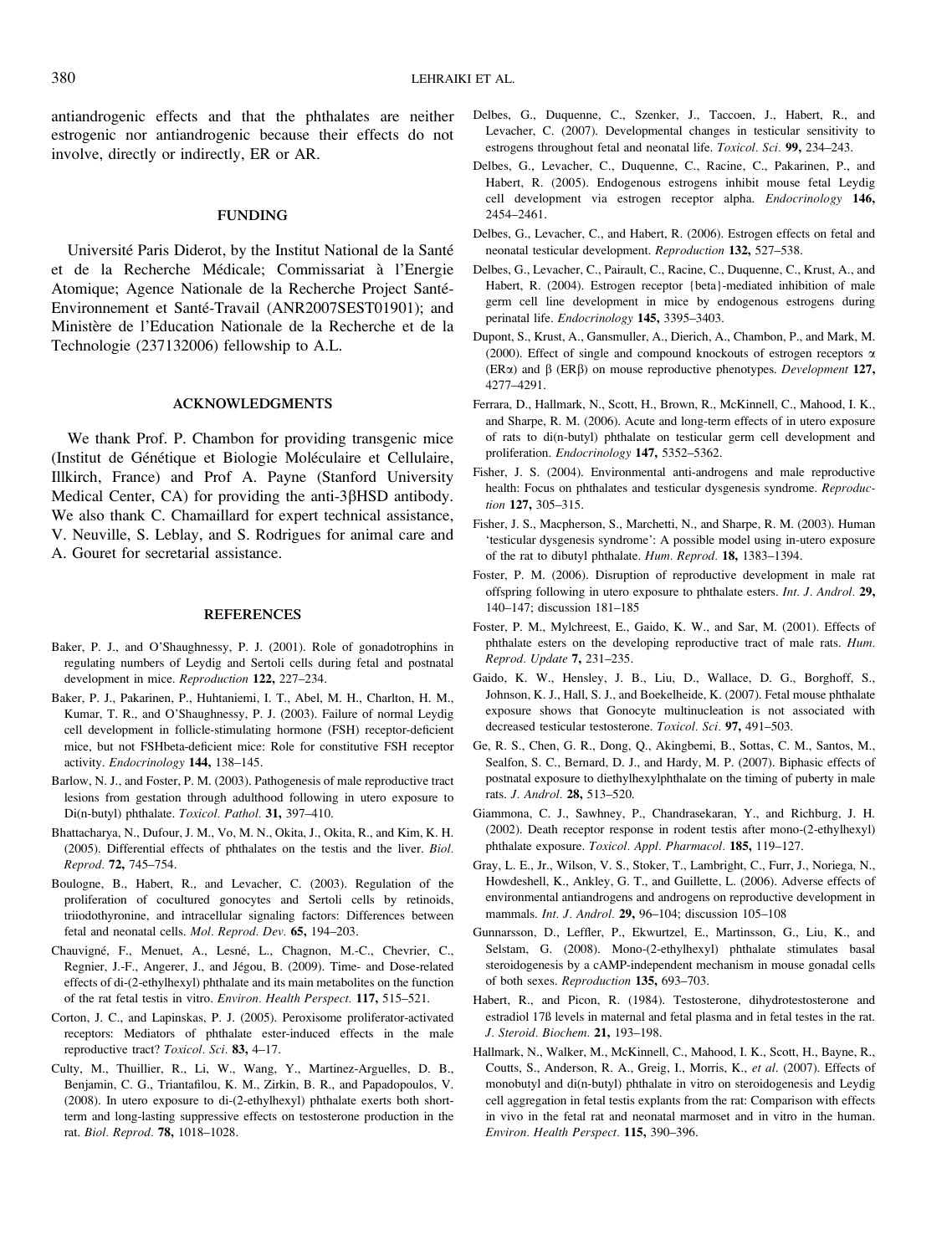- Harris, C. A., Henttu, P., Parker, M. G., and Sumpter, J. P. (1997). The estrogenic activity of phthalate esters in vitro. Environ. Health Perspect. 105, 802–811.
- Henley, D. V., and Korach, K. S. (2006). Endocrine-disrupting chemicals use distinct mechanisms of action to modulate endocrine system function. Endocrinology 147, S25–S32.
- Hu, G. X., Lian, Q. Q., Ge, R. S., Hardy, D. O., and Li, X. K. (2009). Phthalateinduced testicular dysgenesis syndrome: Leydig cell influence. Trends Endocrinol. Metab. 20, 139–145.
- Jost, A., and Magre, S. (1993). Sexual differentiation. In Reproduction in Mammals and Man (C. Thibault, M. Levasseur, and R. H. F. Hunter, Eds.), pp. 197–226. Ellipses, Paris.
- Kleymenova, E., Swanson, C., Boekelheide, K., and Gaido, K. W. (2005). Exposure in utero to di(n-butyl) phthalate alters the vimentin cytoskeleton of fetal rat Sertoli cells and disrupts Sertoli cell-gonocyte contact. Biol. Reprod. 73, 482–490.
- Lague, E., and Tremblay, J. J. (2008). Antagonistic effects of testosterone and the endocrine disruptor mono-(2-ethylhexyl) phthalate on INSL3 transcription in Leydig cells. Endocrinology 149, 4688-4694.
- Lambrot, R., Muczynski, V., Lecureuil, C., Angenard, G., Coffigny, H., Pairault, C., Moison, D., Frydman, R., Habert, R., and Rouiller-Fabre, V. (2009). Phthalates Impair germ cell development in the human fetal testis in vitro without change in testosterone production. Environ. Health Perspect. 117, 32–37.
- Latini, G. (2005). Monitoring phthalate exposure in humans. Clin. Chim. Acta 361, 20–29.
- Lehmann, K. P., Phillips, S., Sar, M., Foster, P. M., and Gaido, K. W. (2004). Dose-dependent alterations in gene expression and testosterone synthesis in the fetal testes of male rats exposed to di (n-butyl) phthalate. Toxicol. Sci. 81, 60–68.
- Li, H., and Kim, K. H. (2003). Effects of mono-(2-ethylhexyl) phthalate on fetal and neonatal rat testis organ cultures. Biol. Reprod. 69, 1964–1972.
- Lin, H., Ge, R. S., Chen, G. R., Hu, G. X., Dong, L., Lian, Q. Q., Hardy, D. O., Sottas, C. M., Li, X. K., and Hardy, M. P. (2008). Involvement of testicular growth factors in fetal Leydig cell aggregation after exposure to phthalate in utero. Proc. Natl. Acad. Sci. U. S. A. 105, 7218–7222.
- Livera, G., Delbes, G., Pairault, C., Rouiller-Fabre, V., and Habert, R. (2006). Organotypic culture, a powerful model for studying rat and mouse fetal testis development. Cell Tissue Res. 324, 507-521.
- Livera, G., Rouiller-Fabre, V., Durand, P., and Habert, R. (2000). Multiple effects of retinoids on the development of Sertoli, germ and Leydig cells of fetal and neonatal rat testis in culture. Biol. Reprod. 62, 1303–1314.
- Lovekamp-Swan, T., and Davis, B. J. (2003). Mechanisms of phthalate ester toxicity in the female reproductive system. Environ. Health Perspect. 111, 139–145.
- Mahood, I. K., Hallmark, N., McKinnell, C., Walker, M., Fisher, J. S., and Sharpe, R. M. (2005). Abnormal Leydig Cell aggregation in the fetal testis of rats exposed to di (n-butyl) phthalate and its possible role in testicular dysgenesis. Endocrinology 146, 613–623.
- McKee, C. M., Ye, Y., and Richburg, J. H. (2006). Testicular germ cell sensitivity to TRAIL-induced apoptosis is dependent upon p53 expression and is synergistically enhanced by DR5 agonistic antibody treatment. Apoptosis 11, 2237–2250.
- McKinnell, C., Sharpe, R. M., Mahood, K., Hallmark, N., Scott, H., Ivell, R., Staub, C., Jegou, B., Haag, F., Koch-Nolte, F., and Hartung, S. (2005). Expression of insulin-like factor 3 protein in the rat testis during fetal and postnatal development and in relation to cryptorchidism induced by in utero exposure to di (n-Butyl) phthalate. *Endocrinology* 146, 4536–4544.
- Merlet, J., Racine, C., Moreau, E., Moreno, S. G., and Habert, R. (2007). Male fetal germ cells are targets for androgens that physiologically inhibit their proliferation. Proc. Natl. Acad. Sci. U. S. A. 104, 3615-3620.
- Mylchreest, E., Sar, M., Cattley, R. C., and Foster, P. M. (1999). Disruption of androgen-regulated male reproductive development by di(n-butyl) phthalate during late gestation in rats is different from flutamide. Toxicol. Appl. Pharmacol. 156, 81–95.
- Nagano, R., Tabata, S., Nakanishi, Y., Ohsako, S., Kurohmaru, M., and Hayashi, Y. (2000). Reproliferation and relocation of mouse male germ cells (gonocytes) during prespermatogenesis. Anat. Rec. 258, 210–220.
- O'Shaughnessy, P. J., Baker, P. J., and Johnston, H. (2005). Neuroendocrine regulation of Leydig cell development. Ann. N. Y. Acad. Sci. 1061, 109-119.
- Olaso, R., and Habert, R. (2000). Genetic and cellular analysis of male germ cell development. J. Androl. 21, 497-511.
- Olaso, R., Pairault, C., Boulogne, B., Durand, P., and Habert, R. (1998). Transforming growth factor ß1 and ß2 reduce the number of gonocytes by increasing apoptosis. Endocrinology 139, 733–740.
- Parks, L. G., Ostby, J. S., Lambright, C. R., Abbott, B. D., Klinefelter, G. R., Barlow, N. J., and Gray, L. E., Jr. (2000). The plasticizer diethylhexyl phthalate induces malformations by decreasing fetal testosterone synthesis during sexual differentiation in the male rat. Toxicol. Sci. 58, 339-349.
- Rajpert-De Meyts, E. (2006). Developmental model for the pathogenesis of testicular carcinoma in situ: Genetic and environmental aspects. Hum. Reprod. Update 12, 303–323.
- Rasoulpour, R. J., and Boekelheide, K. (2005). NF-kappaB is activated in the rat testis following exposure to mono-(2-ethylhexyl) phthalate. Biol. Reprod. 72, 479–486.
- Scott, H. M., Hutchison, G. R., Mahood, I. K., Hallmark, N., Welsh, M., De Gendt, K., Verhoeven, G., O'Shaughnessy, P., and Sharpe, R. M. (2007). Role of androgens in fetal testis development and dysgenesis. Endocrinology 148, 2027–2036.
- Sharpe, R. M. (2006). Pathways of endocrine disruption during male sexual differentiation and masculinization. Best Pract. Res. Clin. Endocrinol. Metab. 20, 91-110.
- Sharpe, R. M., and Skakkebaek, N. E. (2008). Testicular dysgenesis syndrome: Mechanistic insights and potential new downstream effects. Fertil. Steril. 89, e33–e38.
- Silva, M. J., Reidy, J. A., Herbert, A. R., Preau, J. L., Jr., Needham, L. L., and Calafat, A. M. (2004). Detection of phthalate metabolites in human amniotic fluid. Bull. Environ. Contam. Toxicol 72, 1226-1231.
- Skakkebaek, N. E., Rajpert-De Meyts, E., and Main, K. M. (2001). Testicular dysgenesis syndrome: An increasingly common developmental disorder with environmental aspects. Hum. Reprod. 16, 972–978.
- Takeuchi, S., Iida, M., Kobayashi, S., Jin, K., Matsuda, T., and Kojima, H. (2005). Differential effects of phthalate esters on transcriptional activities via human estrogen receptors alpha and beta, and androgen receptor. Toxicology 210, 223–233.
- Vergouwen, R. P., Jacobs, S. G., Huiskamp, R., Davids, J. A., and de Rooij, D. G. (1991). Proliferative activity of gonocytes, Sertoli cells and interstitial cells during testicular development in mice. J. Reprod. Fertil. 93, 233–243.
- Wang, R. A., Nakane, P. K., and Koji, T. (1998). Autonomous cell death of mouse male germ cells during fetal and postnatal period. Biol. Reprod. 58, 1250–1256.
- Ward, J. M., Peters, J. M., Perella, C. M., and Gonzalez, F. J. (1998). Receptor and nonreceptor-mediated organ-specific toxicity of di(2-ethylhexyl)phthalate (DEHP) in peroxisome proliferator-activated receptor alpha-null mice. Toxicol. Pathol. 26, 240–246.
- Welsh, M., Saunders, P. T., Fisken, M., Scott, H. M., Hutchison, G. R., Smith, L. B., and Sharpe, R. M. (2008). Identification in rats of a programming window for reproductive tract masculinization, disruption of which leads to hypospadias and cryptorchidism. J. Clin. Invest. **118**, 1479–1490.
- Wilhelm, D., Palmer, S., and Koopman, P. (2007). Sex determination and gonadal development in mammals. Physiol. Rev. 87, 1–28.